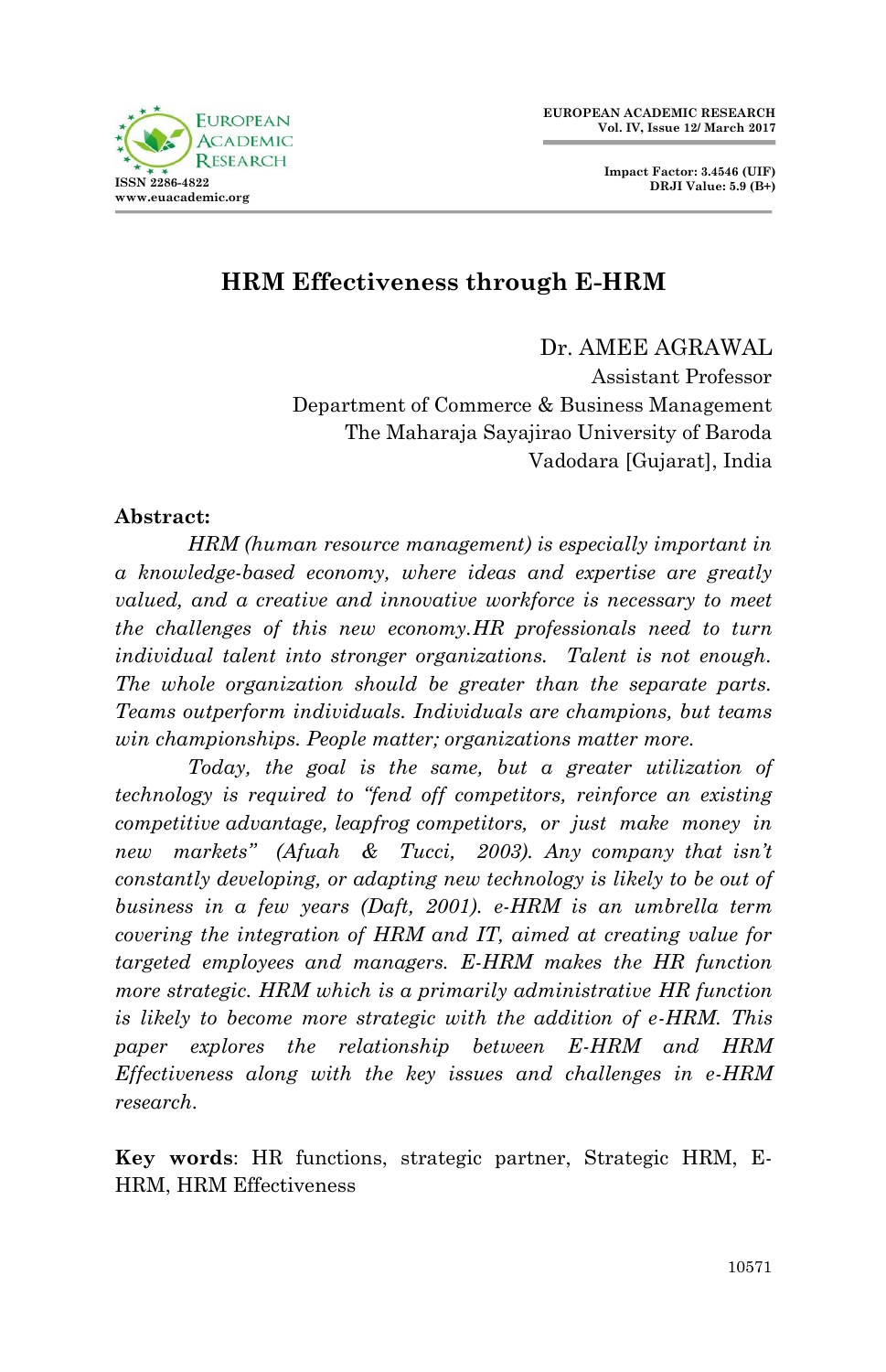### **1. INTRODUCTION:**

Historically, business have been defined as the organized effort of individuals to produce and sell, for a profit, products and services that satisfy society's needs (Canzer, 2003). The  $21<sup>st</sup>$  C is witnessing the emergence of a lot of advanced technologies that are affecting the social fabric and the workplace. These changes are manifold and affect lifestyles, work patterns, thought processes, and values of the masses. Technology has changed the paradigms of globalization. With the advent of technology, business men can coordinate satellite offices even in the remotest part of the world that has internet facilities. Consequently, there is a growing competition for providing internet access to developing nations. This in turn is creating job openings in regions previously deprived of business opportunities due to lack of communication devices. Information technology has become integral to our lives, and it is unlikely that we will revert to old methods of conducting business. It therefore follows that 21st C workplaces will not only look different but will also function in a different manner. New HR policies need to be framed that will help develop and retain sustainable businesses and communities. Information technology completely infuses HRM processes and HRM departments in today"s global networking timeframe. For more than a decade now, digital possibilities have been challenging traditional ways of delivering HRM services within business and public organizations.

#### **2. REVIEW OF LITERATURE:**

Strohmeier (2007), for example, defines e-HRM as the "[planning, implementation and] application of information technology for both networking and supporting at least two individual or collective actors in their shared performing of HR activities'.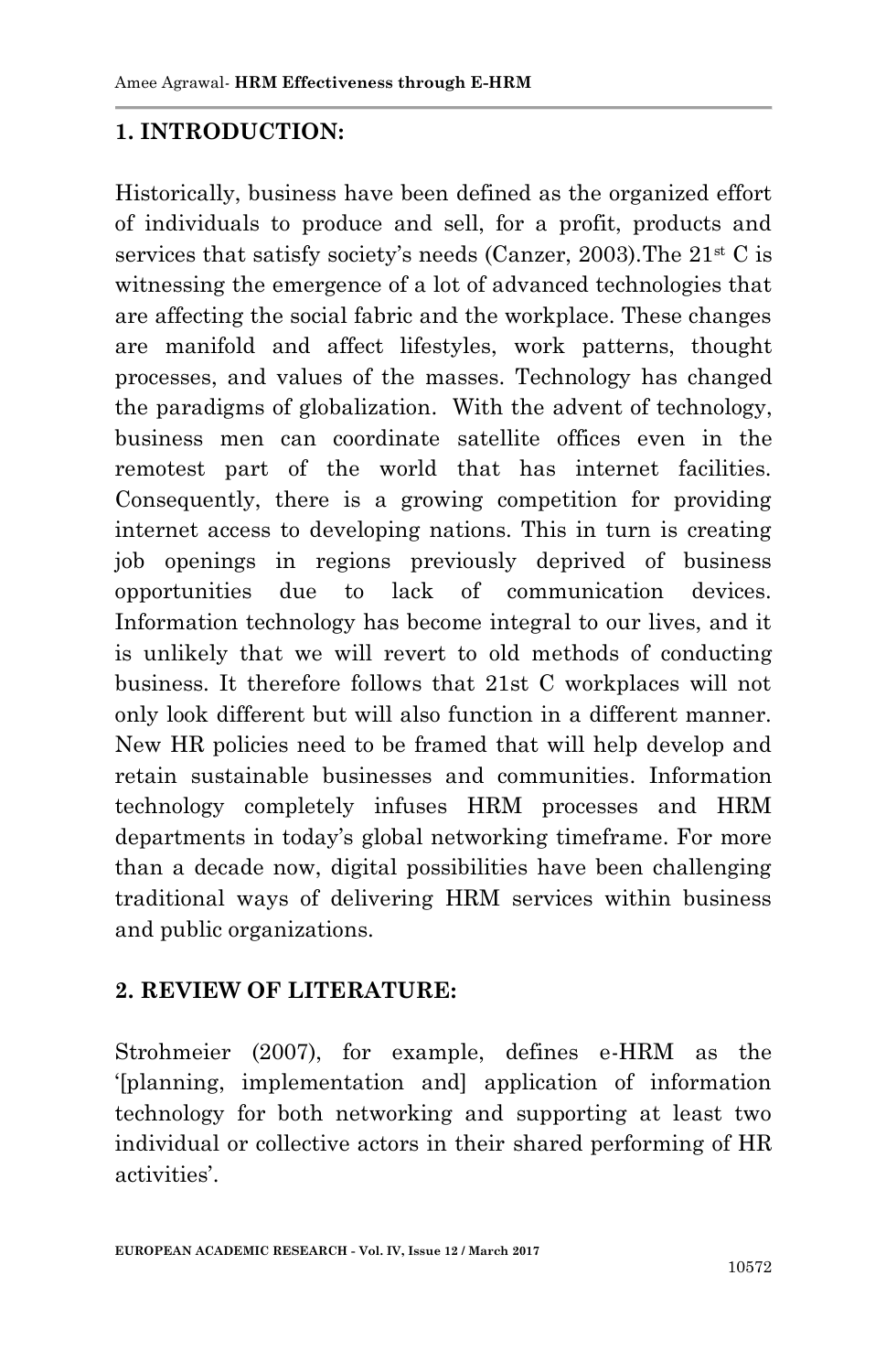Rue¨l, Bondarouk and Looise (2004) define e-HRM as "a way of implementing HRM strategies, policies, and practices in organizations through the conscious and direct support of and/or with the full use of channels based on web-technologies' (p. 16)

Thus, we can define e-HRM as: an umbrella term covering all possible integration mechanisms and contents between HRM and Information Technologies aiming at creating value within and across organizations for targeted employees and management.

Lepak and Snell (1998) used the term "virtual HR" to describe a "network-based structure built on partnerships and mediated by information technologies to help the organization acquire, develop, and deploy intellectual capital" (p. 216).

A major study of HR in large organizations conducted by the Human Resource Planning Society and the Center for Effective Organizations (CEO) study of HR in large corporations concluded that there is a critical need for organizational leaders to focus on the development of a business partner relationship and the use of information Technology to help increase profitability (Lawler & Mohrman, 2000). To support the call for more of an integration between HR and IT, Coates (2001) stated that in most firms, human resource (HR) departments are an underperforming and underdeveloped resource, and suggests that HR departments engage in strategic planning to create new opportunities including the integration of information technology. Furthermore, a study by the Society for Human Resource Management (2002) identified technology as the primary trend within the HR profession.

As early as in 1980s, HR used IT primarily for administrative processes, like payroll processing, without considering the transformational HR practices (De Sanctis 1986).

In 2006, as the Cedar Crestone 2006 HCM Survey shows, companies tried to apply IT in various HRM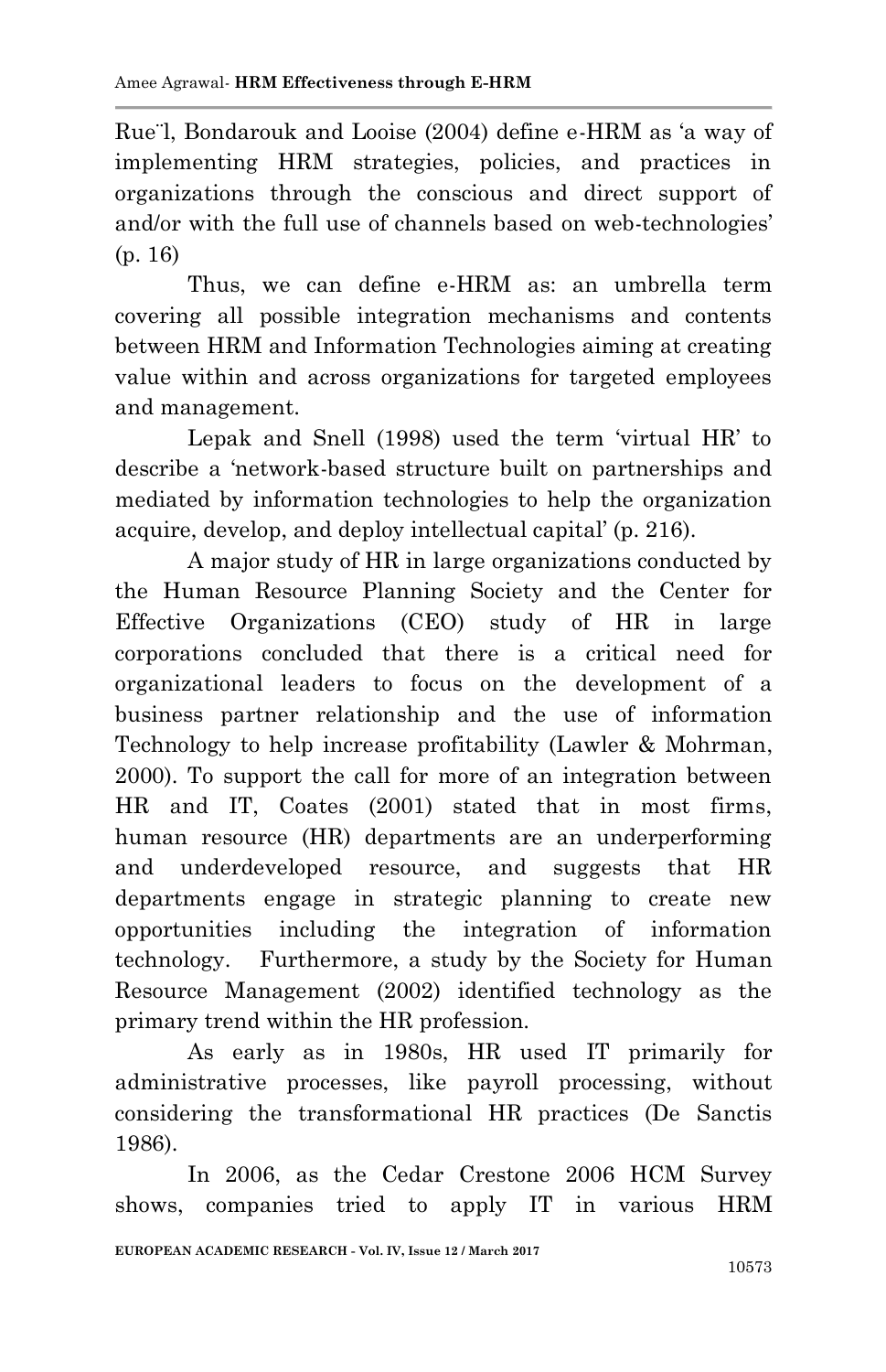applications: although administrative e-HRM was the most widely used area (62% of companies from where data was collected), many companies used IT for recruitment services (61%), performance management (52%), or compensation management (49%) (Cedar Crestone 2006).

There have been significant budgetary allocations in e-HRM in 2006 mostly towards buying simple management reporting tools as 11% for the next year, while they planned to increase their budgets, for example, in career planning activities by 15% and 19% for competency enhancing process (ibid).

According to sources, budgets allocated earlier to HR were about 4% on annual basis (HR Focus 2003), and sales of the HR technologies were estimated to be worth US\$300 billion over the last decade (Hawkin, Stein and Foster 2004).

Thus, it is no longer new to invest in integrating IT with HRM but Top management readily allocates funds for the same. E- HRM is an integrated part of ERP systems where HR modules are applied with finance and marketing modules. Also there are some innovative ways of applying e-HRM and enhancing the Organizational Productivity through self-service portals; HR user friendly database management; HRIS modules, etc. Moreover, skillful and competent manpower is required to run these e HRM applications.

# **2.1Applications of E HRM**

Nowadays, at any given second, thousands of people are zipping around the Internet in search of employment opportunities, forcing organizations to direct e-HRM effort towards potential candidates (HR Focus 2003). It means that modern e-HRM broadens its target and goes beyond the organization"s borders to address the needs of all stakeholders. At this point, researchers are supposed to focus on a specific stakeholder group as the e-HRM target in their studies.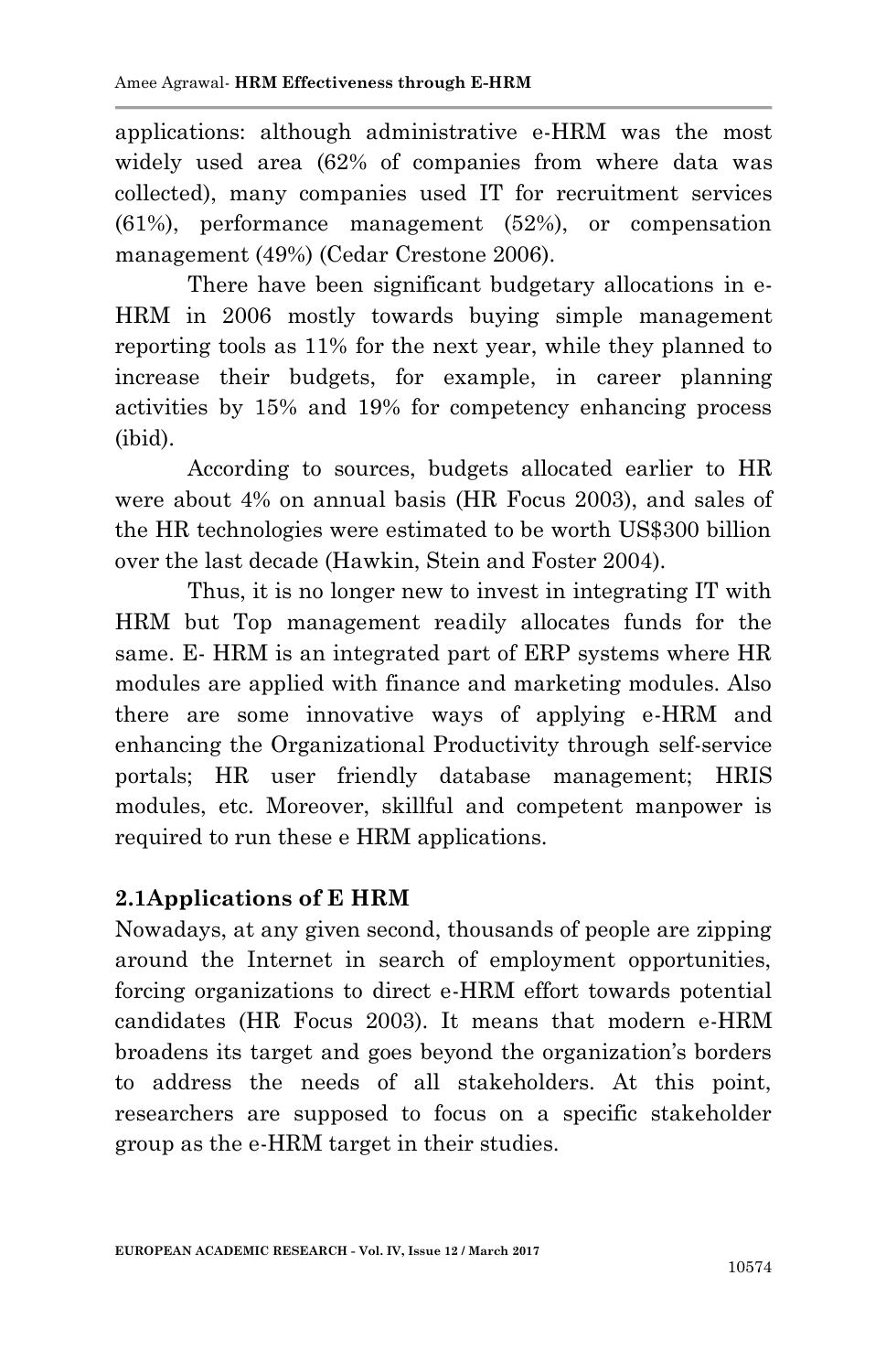**A. E-recruiting**: It is one of the most successful e-commerce applications as a method for quickly reaching a large pool of the potential job seekers. The capability of advanced e-recruiting tools has enabled recruiters to quickly identify and hire qualified candidates, and to build ongoing relationships with prospective employees. Major advantages cited for the successful adoption of e-recruiting methods include cost savings, efficiency, and convenience for both recruiters and job seekers (Tomlinson, 2002; Miller, 2001; Gale, 2001)

E-recruiting can be divided into six categories:

**(1) General purpose job board:** The general-purpose job board provides a comprehensive online recruiting solution to both employers and job seekers across different industries. Monster, HotJobs, and Career builder are leaders in this category. Job seekers can search for jobs by category, experience, education, location, or any combination of these job attributes

**(2) Niche job board**: The niche job board serves highly specialized job markets such as a particular profession, industry, education, location, or any combination of these specialties. Sample profession-oriented niche job boards include JournalismJobs.com, MarketingJobs.com, AllRetailJobs.com, and JobsInLogistics.com. Location oriented niche job boards include NJ.com, TexasJobs.com, and ArizonaJobs.com. The advantage of the niche job board is a focused search with which recruiters can reach a large pool of qualified candidates most effectively.

**(3) E-recruiting application service provider: (ASP)** develops and markets to recruiters and job boards a combination of specialized services in recruitment software, recruitment process management, education and training, and management expertise. Specialized recruitment software for the in-house development of larger-scale e-recruiting Web sites is available for recruiters who want to quickly develop career Web sites on their own servers.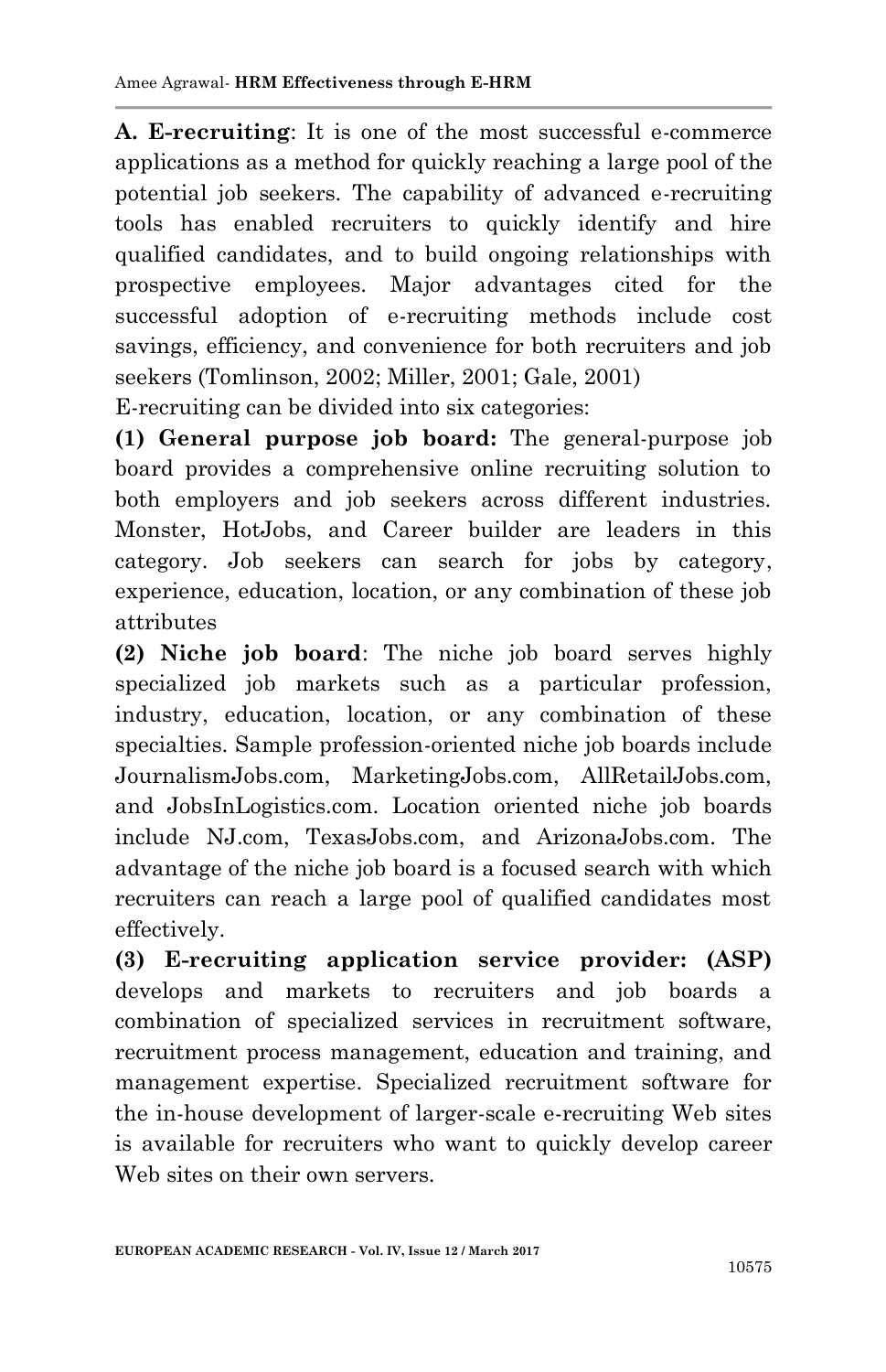**(4) Hybrid (online and off-line) recruiting service provider:** is the traditional media or recruiting firm that provides e-recruiting services to both recruiters and job seekers. Employment advertising in newspapers has suffered significant percentage declines as recruiters switch to the more efficient and cost effective recruiting methods. The New York Times now offers a variety of e recruiting services including résumé builders, search engines, and job market research reports to both employers and job seekers. CareerJournal.com, developed by the Wall Street Journal, focuses exclusively on the career needs of executives, managers, and professionals, leveraging the Wall Street Journal brand.

**(5) E-recruiting consortium:** is a cost-effective alternative to the services provided by the job boards. DirectEmployers.com, the first cooperative, employer-owned e-recruiting consortium, was formed by Direct Employers Association, a non-profit organization created by executives from leading U.S. companies. NACElink is another e-recruiting consortium that was created as a result of an alliance between the Direct Employers Association and the National Association of Colleges and Employers.

**(6) Corporate career Web site:** is the hiring source most widely used by Fortune 500 companies (2002 iLogos Research study). The deployment of the corporate career Web site is a natural extension of the e-commerce applications when companies have already established high-traffic e-commerce Web sites. Among them, the corporate career Web site is the most popular recruiting method used by the Fortune 100 companies.

**B. Employee Self Service HR Portal:** Most MNC"s have realized the relative quick gains which can be achieved through the business-to employee (B2E) model. Employee Self Service (ESS) is a solution based on the B2E model and it enables employee access to the corporate human resource information system. Most MNC"s have implemented the ERP system (SAP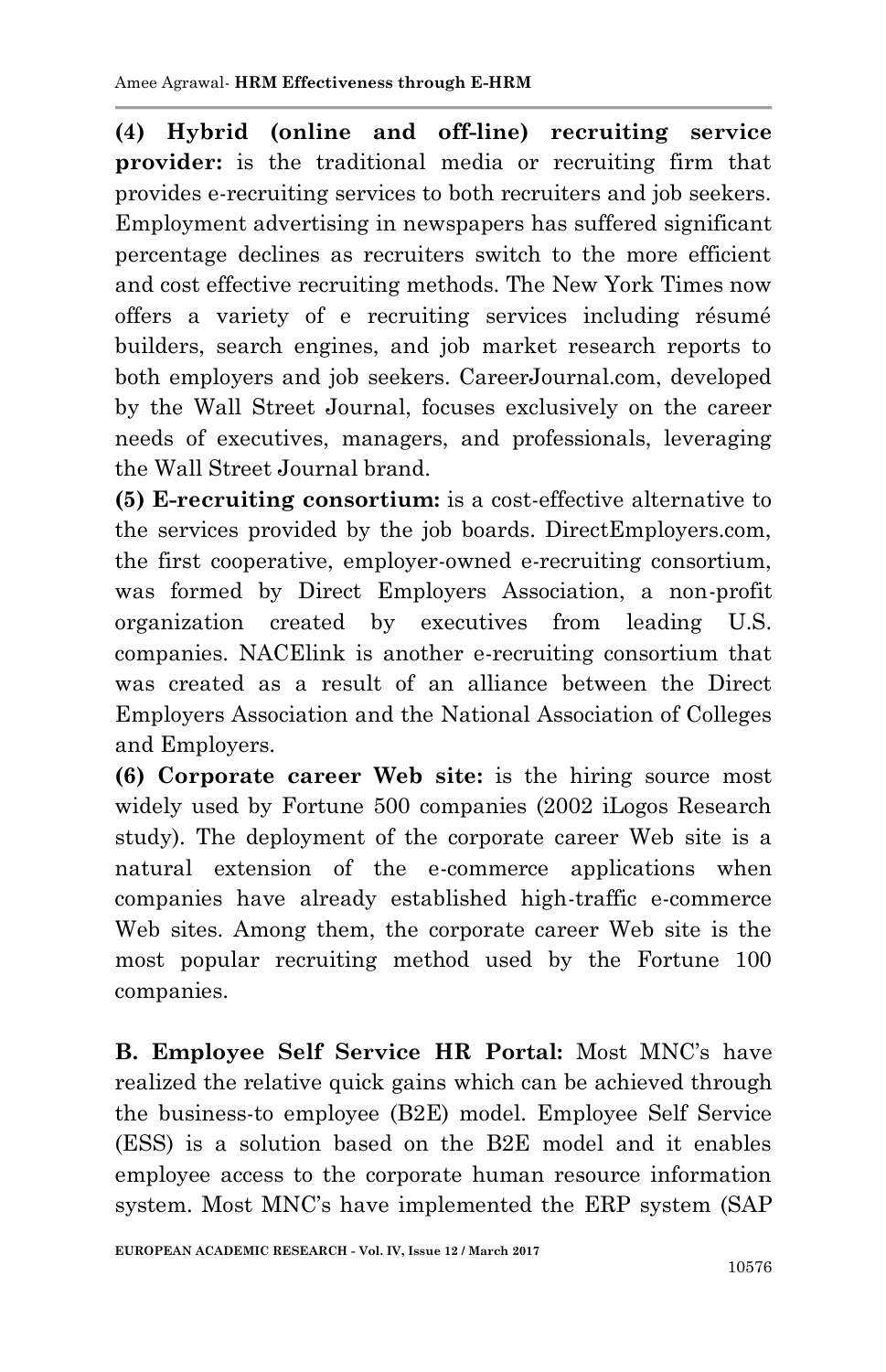R/3), and of these many have implemented the human resources (HR) module, along with the ESS component. These companies include Toyota, Westpac, RMIT, National Australia Bank, Siemens, Telstra, and Linfox (Hawking & Stein, 2002). Lehman (2000) opines that ESS Transforms labor-intensive, paper-based HR forms to digital-enabled forms, allowing a 50% reduction of transaction costs, 40% reduction in administrative staffing, 80% reduction in management HR duties, and a 10 fold speed-up of HR processes (Workforce, 2001). B2E Employee Self Service (ESS) is an Internet-based solution that provides employees with a browser interface to relevant HR data and transactions. This enables employees" real-time access to their data without leaving their desktop. They can update their personal details, apply for leave, view their pay details and associated benefits, view internal job vacancies, and book training and travel. The benefits of this type of technology have been well documented (Alexander, 2002; McKenna, 2002; Webster Buchanan, 2002; Wiscombe, 2001). They include reduced administrative overheads and the freeing of HR staff for more strategic activities, improved data integrity, and empowerment of employees. We have ESS as an example of a B2E system; similarly some more employee applications are M2E (Manager to Employee), E2E (Employee to Employee) and X2E (eXternal to Employee). A sum of all these relationships are considered as a part of the ERM strategy (Doerzaph & Udolph, 2002)

# **C. Corporate University: Resources for HRM**

Corporations have been in the business of training and developing employees for a long time. It was estimated that U.S. companies would spend approximately \$56.8 billion (Galvin, 2002) on education and training in 2002 as a means both for keeping employee skills, knowledge, and abilities updated, and to better retain top employees (Van Buren & Erskine, 2002; Dillich, 2000; Koprowski, 2000). The rapid development of corporate universities, especially during the last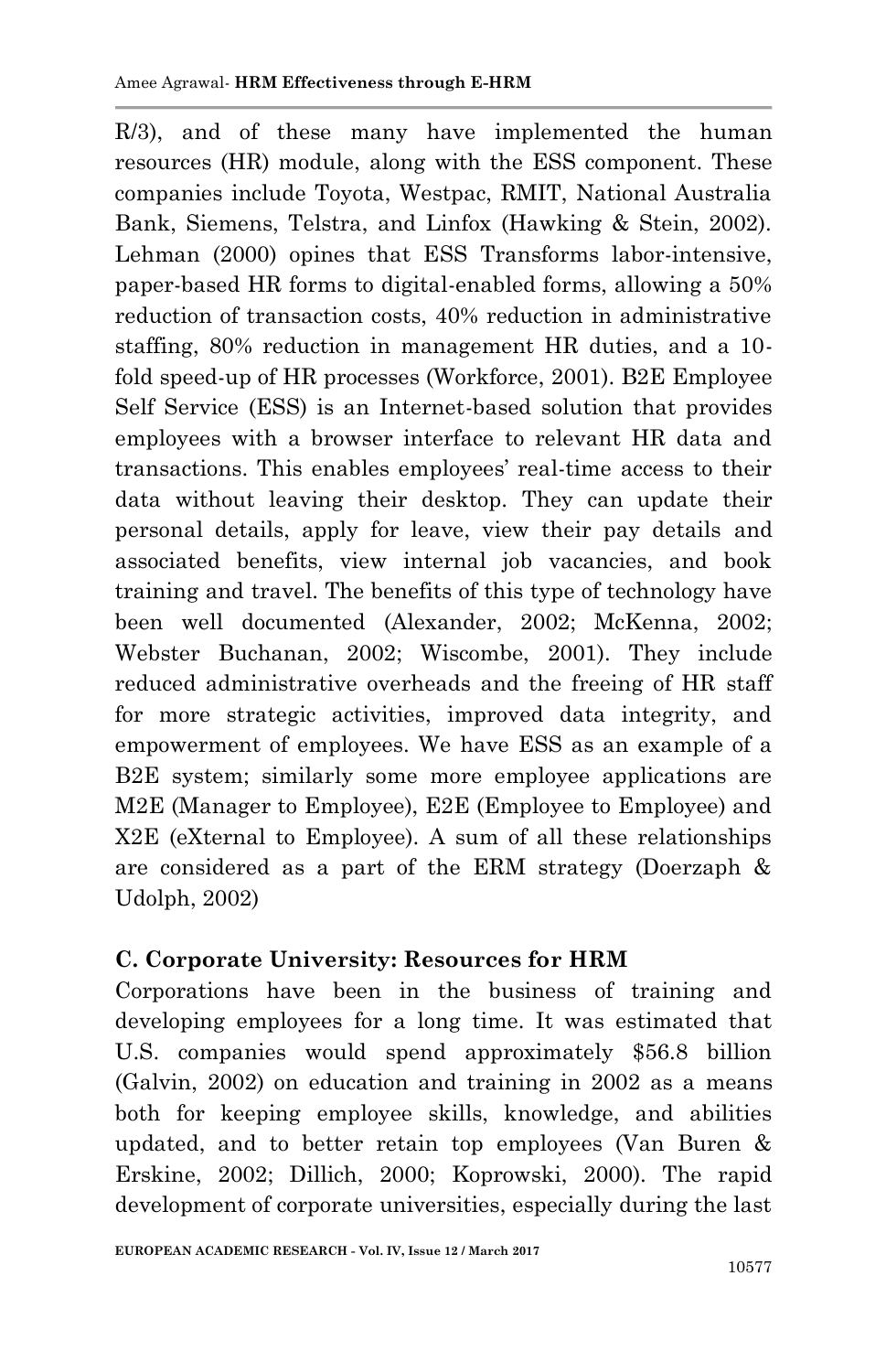few years, has proven effective in meeting these educational needs (Vine & Palsule, 1999). During the period of 1950s through the 1960s, Disney University, General Electric's Crotonville Management Development Institute, McDonald"s Hamburger University, and several others were established to train and develop the manpower. Corporate universities are found in virtually all industries like consulting, high tech, military, entertainment, financial services, healthcare, automobile, and fast food, to name a few. Many corporate universities are now extensively involved with their organization"s strategic planning processes (Carter, Giber, & Goldsmith, 2001). As a result, leaders of human resource management and development departments in these organizations are rapidly repositioning themselves to the highest levels of organizational influence and decision making. "A corporate university is the strategic umbrella for developing and educating employees, customers, and suppliers in order to meet an organization"s business strategies." (Meister, 1998).

**D. Knowledge Management:** Knowledge management is about maximizing the knowledge assets in a company and recognizing that the combination of information, knowledge, and wisdom that both humans and digital files (e.g., e-mail, Excel spreadsheets, and Word documents) possess represent an asset (Barth, 2002). Knowledge management is the path to better understand a company's mission, competitive environment, and/or performance, and for creating value from knowledge-based assets. Such a process often includes capturing, retaining, and sharing the assets "among employees, departments, and even other companies" (Santosus & Surmacz, 2002), including assets that may exist across many miles. Knowledge management is the path to better understand a company"s mission, competitive environment, and/or performance, and for creating value from knowledge-based assets. Such a process often includes capturing, retaining, and sharing the assets "among employees, departments, and even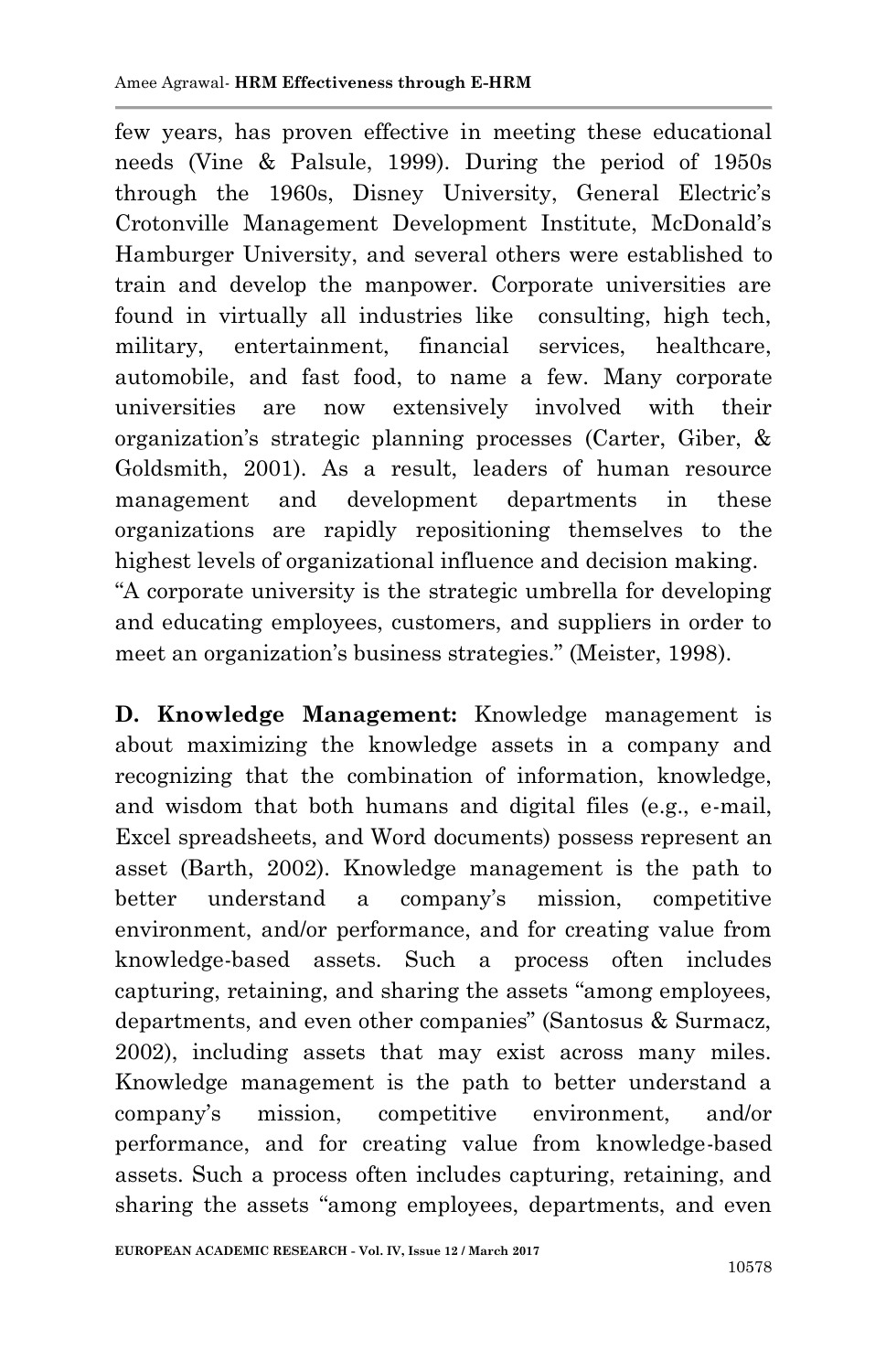other companies" (Santosus & Surmacz, 2002), including assets that may exist across many miles.

Currently KM use has taken two tracks: KM related to information technology and KM related to people (Sveiby, 2001). IT-related KM, that dates back to the late 1980s, focuses on the management of information through sharing information (e.g., via intranets, Web technologies, e-mail, virtual teams, and groupware applications such as Lotus Notes); managing and analyzing large volumes of management-oriented data — past and present (e.g., through databases, data warehousing; data mining; and On-Line Analytic Processing, or OLAP); and tools to create interactive e-commerce applications that can bring the supplier and customer closer to the business than ever before (Allee 2002). People-related KM, a much more recent usage, focuses on "assessing, changing, and improving human individual skills and/or behavior" (Sveiby, 2001). This type of KM, tied more closely to corporate universities, is far more difficult to employ since it relates to creating a learning organization, improving the corporate culture, and investing in people and recruitment. Today"s knowledge management is a key component of any corporate university. Knowledge competencies are defined and measured by a company. Over time, employees become familiar with the competencies required for their current job and for achieving promotions, and they can then take more responsibility for their own knowledge competencies development (Allee, 2002)

**E. E – Learning**: The American Society for Training and Development (2002) defines elearning as: "…a wide set of applications and processes, such as Web-based learning, computer-based learning, virtual classrooms, and digital collaboration. It includes the delivery of content via Internet, intranet/extranet (LAN/ WAN), audio and videotape, satellite broadcast, interactive TV, and CDROM." The benefits of elearning include cost savings/avoidance; greater flexibility,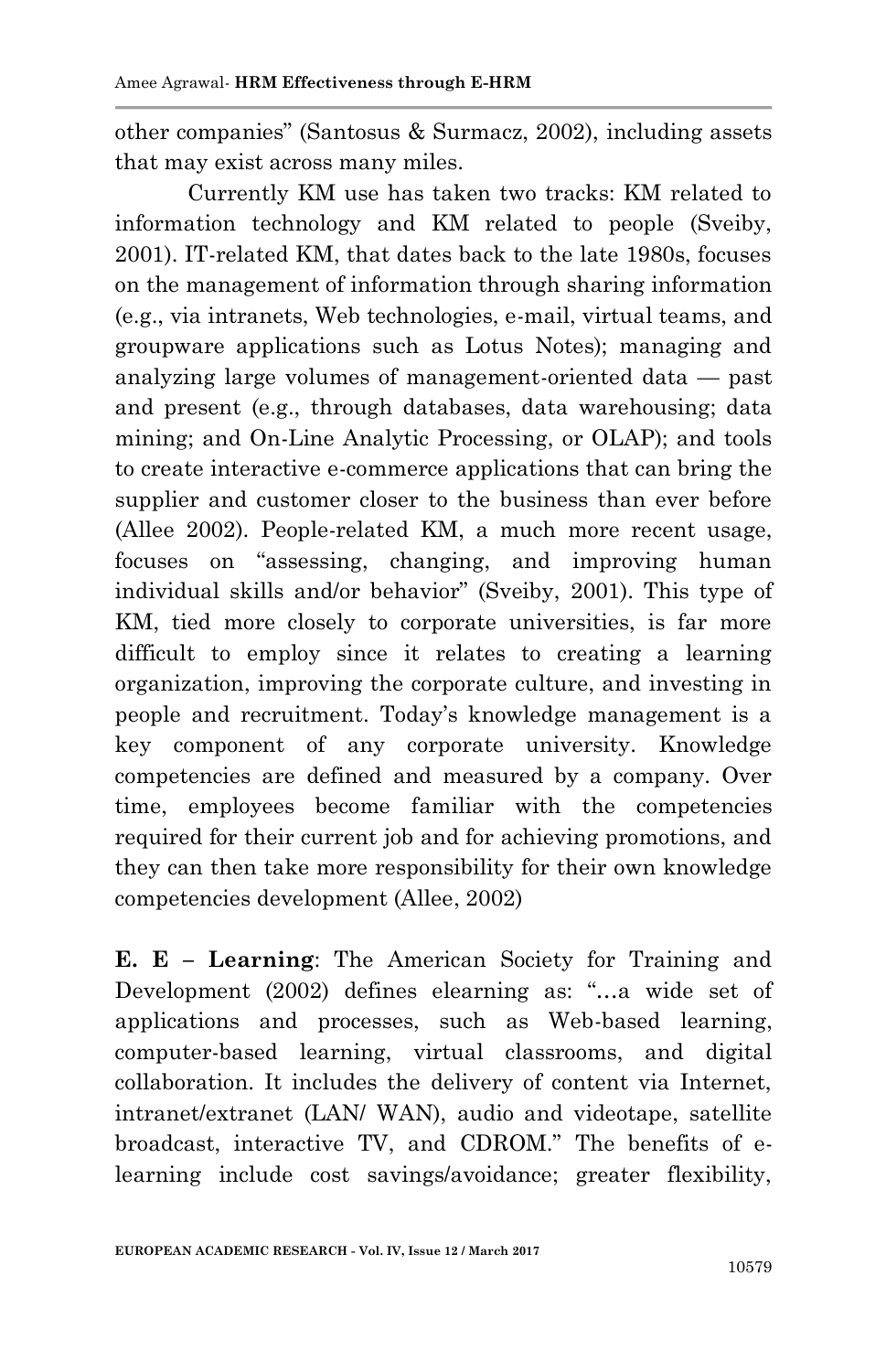including 24/7 delivery; and increased productivity, especially where learners are geographically dispersed (Hall, 2002).

The three major trends that are driving the growth of corporate universities are the growing connection between organizational strategy and human resources, knowledge management, and technology/ e-learning.

**F. E-Democracy:** The Impact of Information Technologies on Communication Effectiveness: e-democracy can be defined as the technological advances in communication media that provides employees with more information and more direct access to other employees (supervisory and subordinate levels) than previously existed. These changes to communication channels provide organizational connections and lead to edemocracy practices that seek to improve the autonomy of organizational members.

**G. Social identity theory (SIT)**: proposes that individuals will tend to make favorable evaluations about their in-group ('us'), but make unfavorable evaluations concerning the outgroup ('them'). If we identify at the organizational level, we perceive all employees of our organization as in-group members and employees of competing organizations as members of an out-group. More often though, it is at the sub-organizational level that we make the most relevant comparisons. The result is that employees will then tend to favor their workgroup or department and evaluate it more positively than other workgroups or departments.

# **3. CONCEPTUAL FRAMEWORK**

According to the available literature on e-HRM the three goals of e-HRM are cost reduction, improving HR services, and improving strategic orientation (Brockbank 1997; Lepak and Snell, 1998; Rue<sup>-1</sup> et al., 2004; Stanton and Coovert, 2004) this can be termed as HRM effectiveness. HRM effectiveness is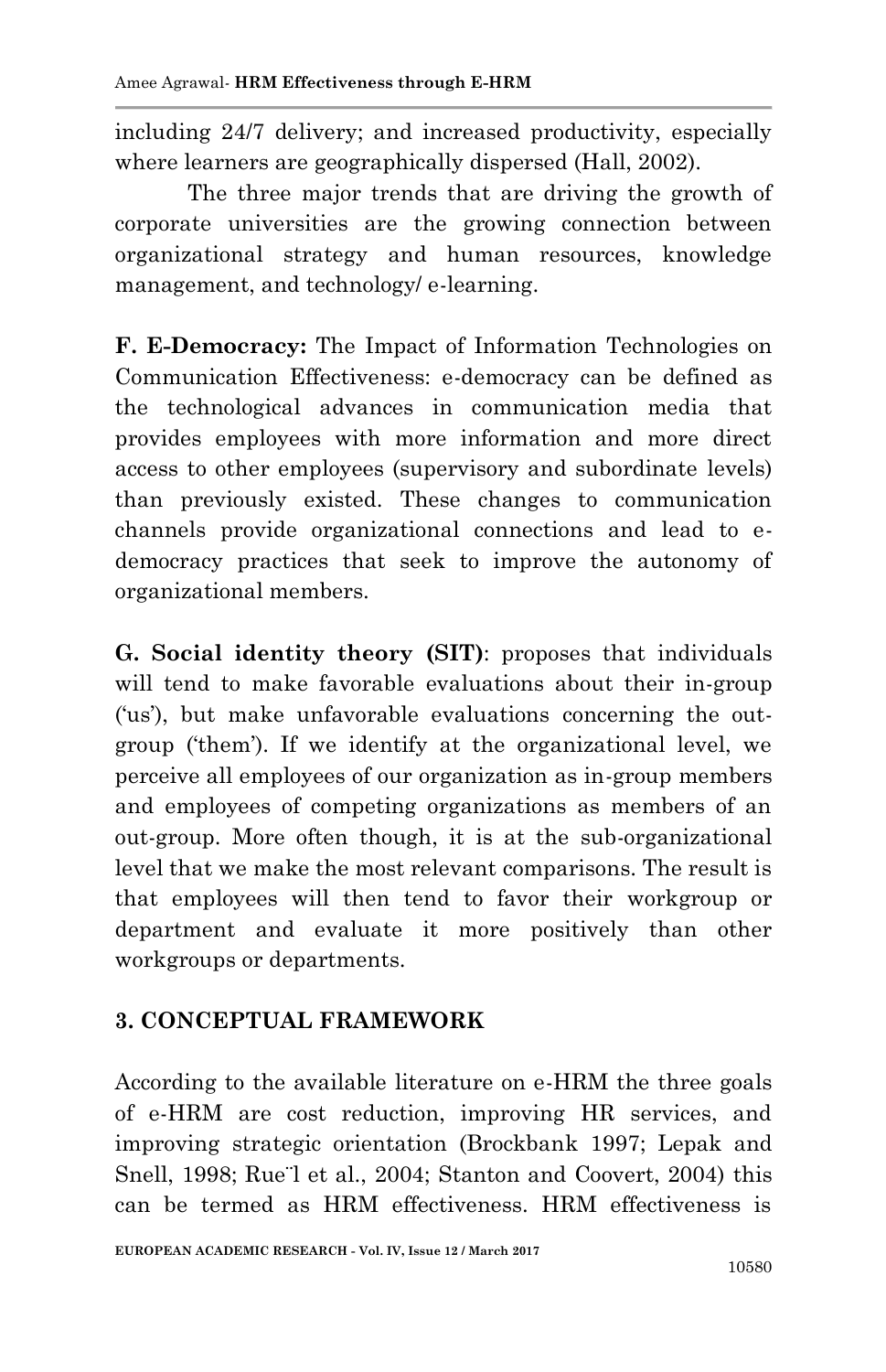often mentioned as HRM"s contribution to a firm"s performance (Kaneet al., 1999; Ostroff and Bowen, 2000; Wright et al., 2001).

HRM Effectives can be defined as an outcome of e-HRM that includes more efficient HRM processes, a higher level of service delivery and a better strategic contribution.

Innovative HR results in heightened firm performance (Wright et al., 2005; Hope Hailey, 2005). Huselid's (1995) pioneering study showed that a set of HR practices, labelled as High Performance Work Systems, were directly related to turnover, accounting profits and a firm"s market value. Since then, there are a series of researches attempted to quantify the relationships between HR practices and firm performance (see the overviews by Delery and Doty, 1996; Ostroff and Bowen, 2000; Boselieet al., 2001; Wright et al., 2005)

HRM Practices comprise of a many activities which help in creating the firm"s Human Capital. They can be Technical HR practices or Strategic HR activities. Technical activities are shaped through governmental policies and expectations of external stakeholders. The activities which come under the technical ambit are Recruitment, selection, Performance measurement, training and compensation administration.

Strategic HR activities involves designing and implementing a set of consistent internal policies and practices which ensure the contribution of the firm's human capital towards the achievement of its business objectives.

They can use Technical HR activities to select high ability employees, who are in possession of rare talent (cf. Wright & Mcmahan, 1992) and train them further so that they possess unique skills.

Strategic HRM activities help the organization in ensuring that its Human Resources are not easily imitated. The activities like team based designs, employee empowerment, development and retention of rare talent help in creating a unique pool of Human capital.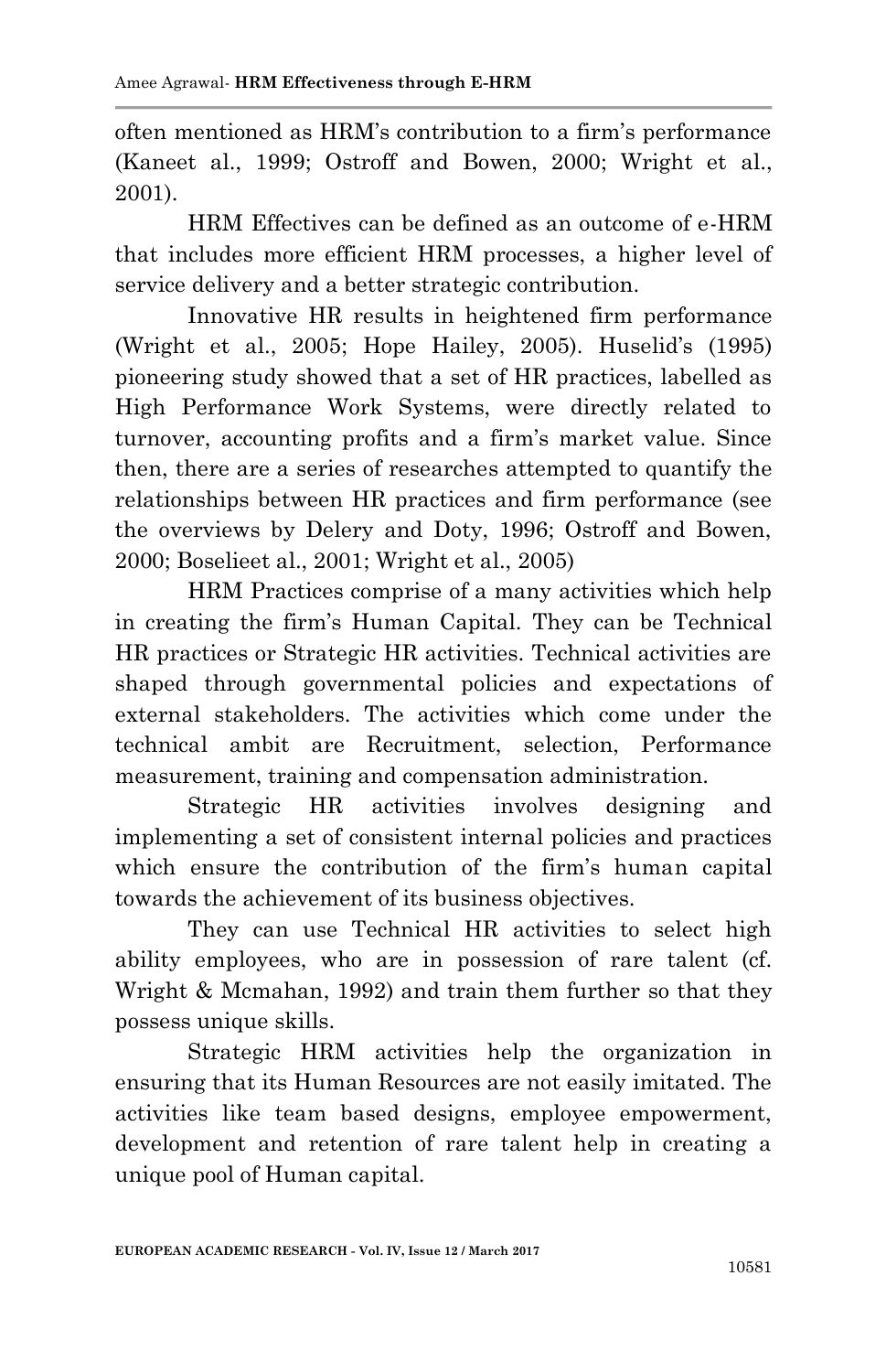Thus, Technical and Strategic HR both contribute to HRM Effectiveness.

#### **Research Question:**

- 1. Will the e-HRM processes have the desired impact on employees"skills, behaviour and attitudes?
- 2. What are the conditions required to be satisfied by e-HRM to contribute to strategic and technical HRM effectiveness?

### **4. THE RESEARCH MODEL:**

In this study, we will test one main hypothesis: that the assessment of e-HRM applications determines their contribution to strategic and technical HRM effectiveness. Also we investigate which factors affect the assessment of e-HRM applications.

The assessment of e-HRM is seen as the extent to which e-HRM applications are perceived as appropriate in use. Recent studies on the implementation of e-HRM have shifted toward. Recent studies on the implementation of e-HRM have shifted towards addressing the dynamic nature of HRIS implementation, and have used concepts such as innovation implementation, learning, change management and the Technology Acceptance Model (Keebler and Rhodes, 2002). The incorporation of the Technology Acceptance Model (Daviset al., 1989) into e-HRM studies has resulted in the idea that the use of e-HRM by the targeted employees is largely determined by the level of usefulness of the HR information technology and the ease of its use (Ruta, 2005; Voermans and Van Veldhoven, 2005). A good recent example is the study into the implementation of an HR employee portal in the Italian subsidiary of Hewlett-Packard (Ruta, 2005). Inspired by concepts of the Technology Acceptance Model, usefulness and ease of use, we distinguish three aspects of e-HRM assessment: its job relevance (slightly different from usefulness), its quality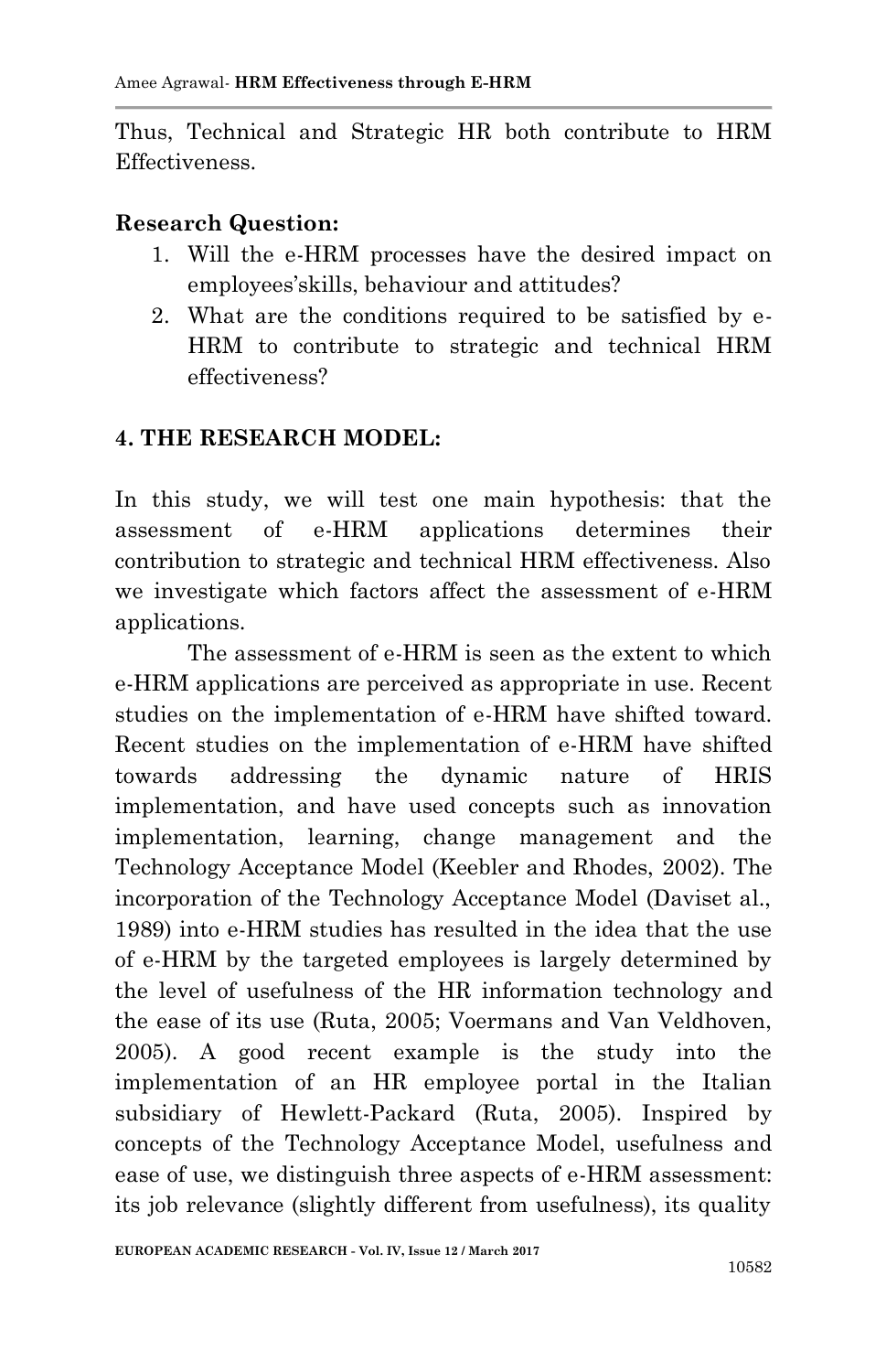and its ease of use. In particular we have included quality, referring to the content (HRM policies and practices) and the structure of the e-HRM tools.



# **Research Model: The Link between E- HRM and HRM Effectiveness**.

A more specific hypothesis can be framed as follows:

H1: The assessment of e-HRM, and more specifically the job relevance, quality and ease of use of e-HRM tools, positively affects technical and strategic HRM effectiveness

The study is aimed at one central question: Does the assessment of e-HRM affect HRM effectiveness?

We would like to explore a positive relationship between the assessment of e-HRM and HRM effectiveness.

The questionnaire will be formulated to study the operational aspects of e-HRM assessment (job relevance/usefulness, quality of the applications, and ease of use), HRM effectiveness (strategic HRM effectiveness, and technical HRM effectiveness) and participation/involvement.

# **5. PARAMETERS TO BE STUDIED**

Every item will be "scored" on a five point Likert scale.

- 1. Job relevance will be studied using four items (example item: "The use of [the name of the e-HRM application] enhances my productivity"),
- 2. Ease-of-use will be studied with five items (example item: "I find [the name of the e-HRM application] easy to use").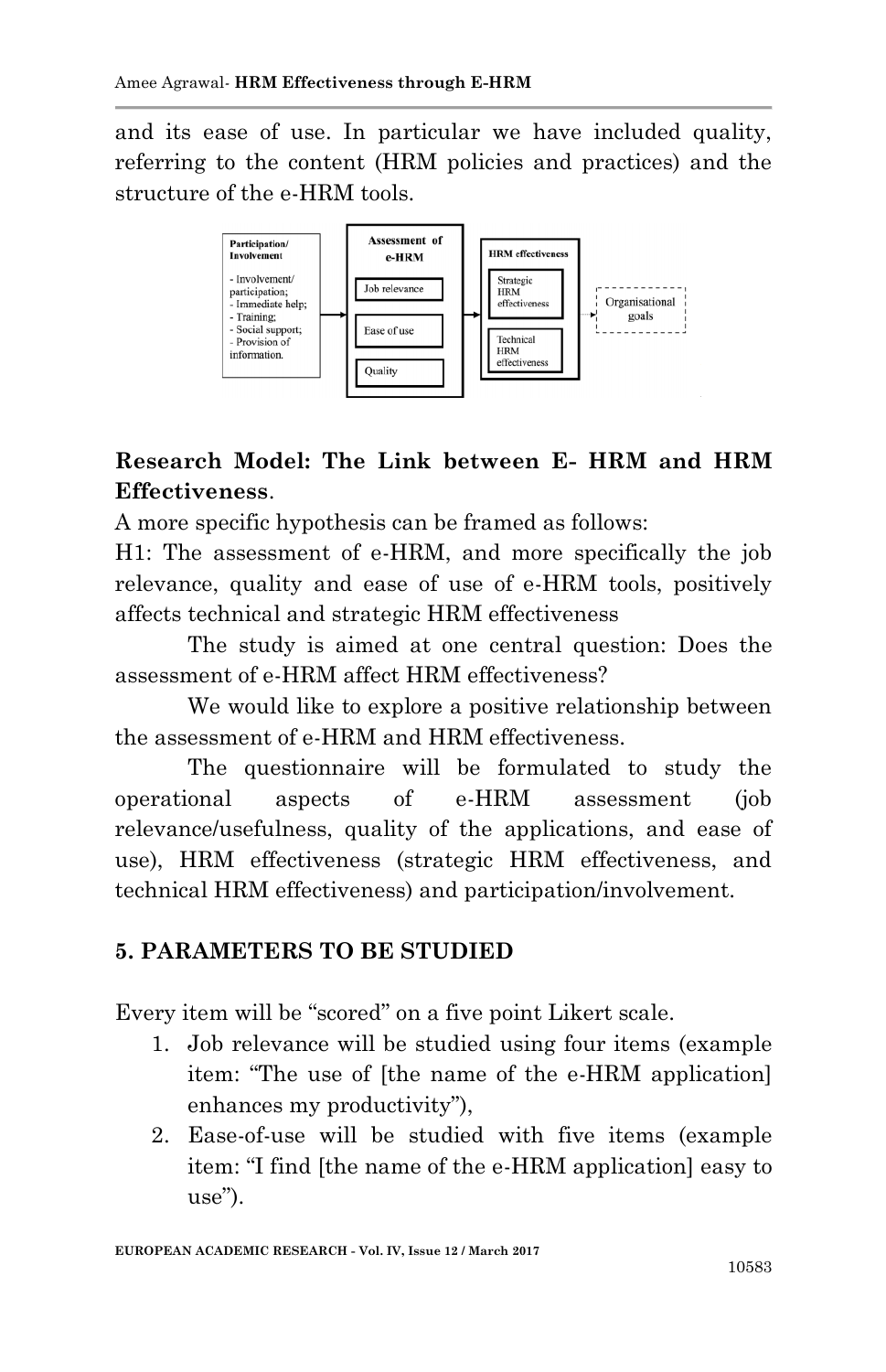- 3. The quality of the e-HRM can be studied by analyzing the content functionality and the structure of E-HRM, on a five point scale. (Example item: "I like the content of [the name of the e-HRM application]").
- 4. Technical HRM effectiveness will be studied based on work conditions and communications, and scored on a five point scale (example: "Within the Organization, are the communications between superiors and subordinates sufficient").
- 5. Strategic HRM effectiveness will be studied based on commitment, competence development and change studied and covered by six items (example item: "Within the Organization are there sufficient number of initiatives to commit employees").
- 6. Participation (four items): The extent to which users participate in the development and implementation of the e-HRM applications
- 7. Immediate help (two items): The extent to which users can get immediate help and support while using the e-HRM applications
- 8. Social support (two items): The extent to which users are supported by colleagues and managers in using the e-HRM applications.
- 9. Training (two items): The extent to which users can participate in organized instructional sessions for learning to use the e-HRM applications.
- 10. Provision of information (three items):The extent to which users are provided with information and communications about the e-HRM applications

For the research study Stratified Sampling method will be used and the questionnaires will sent through google forms to zero down no response ratio as all the fields can be made mandatory in these forms. The Hypothesis will be used with appropriate testing tools through SPSS.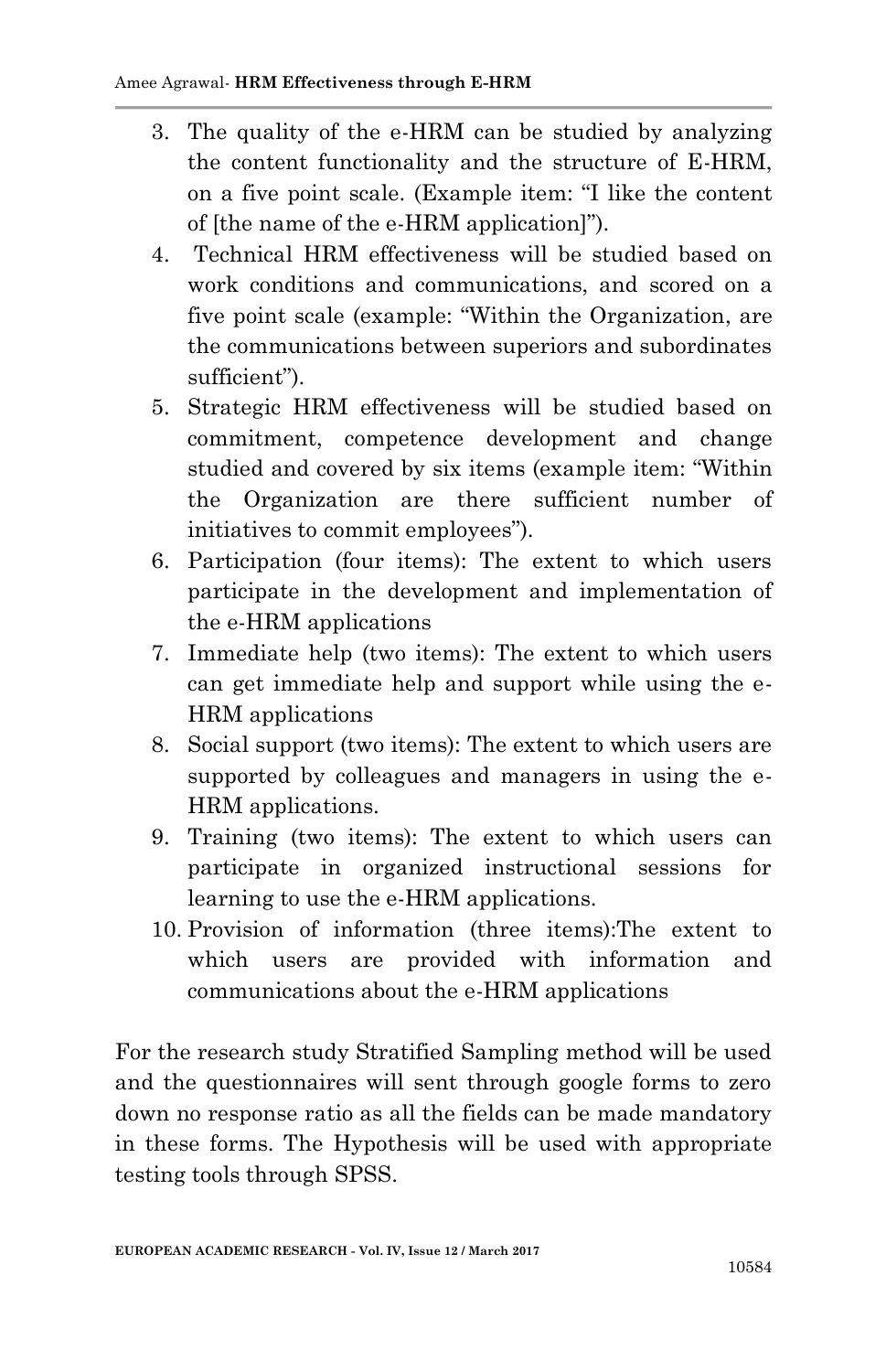### **6. IMPORTANT CHALLENGES IN THE TRANSITION OF THE ORGANISATION TOWARDS E-HRM**

- Changing the Mindset of the organisation to accept virtualness as a strategic variable.
- The new business models and the IT based systems call for a change in the processes, for the introduction of the systems to be effective.
- Technology introduction requires a change in the processes to align harmoniously and also requires the development of interpersonal and team skills in a virtual environment.
- $\div$  The development of leaders as coaches is also important in maintaining the organisational culture. Developing systems for Knowledge Sharing, Knowledge Creation and Knowledge Leverage are important for an organisation to be competitive.
- Creativity and innovation management with an acceptable performance evaluation procedure and just and flexible compensation plan is a must for an organisation to survive in the Virtual Environment.
- Continuous training, skill enhancement and providing challenges are critical in retaining the knowledge workers with in the organization.

# **7. DISCUSSION:**

In this conceptual paper the research has highlighted the contribution of e-HRM towards HRM effectiveness which can be further tested through a quantitative study. This study can be useful for the many HR practitioners dealing with e-HRM implementation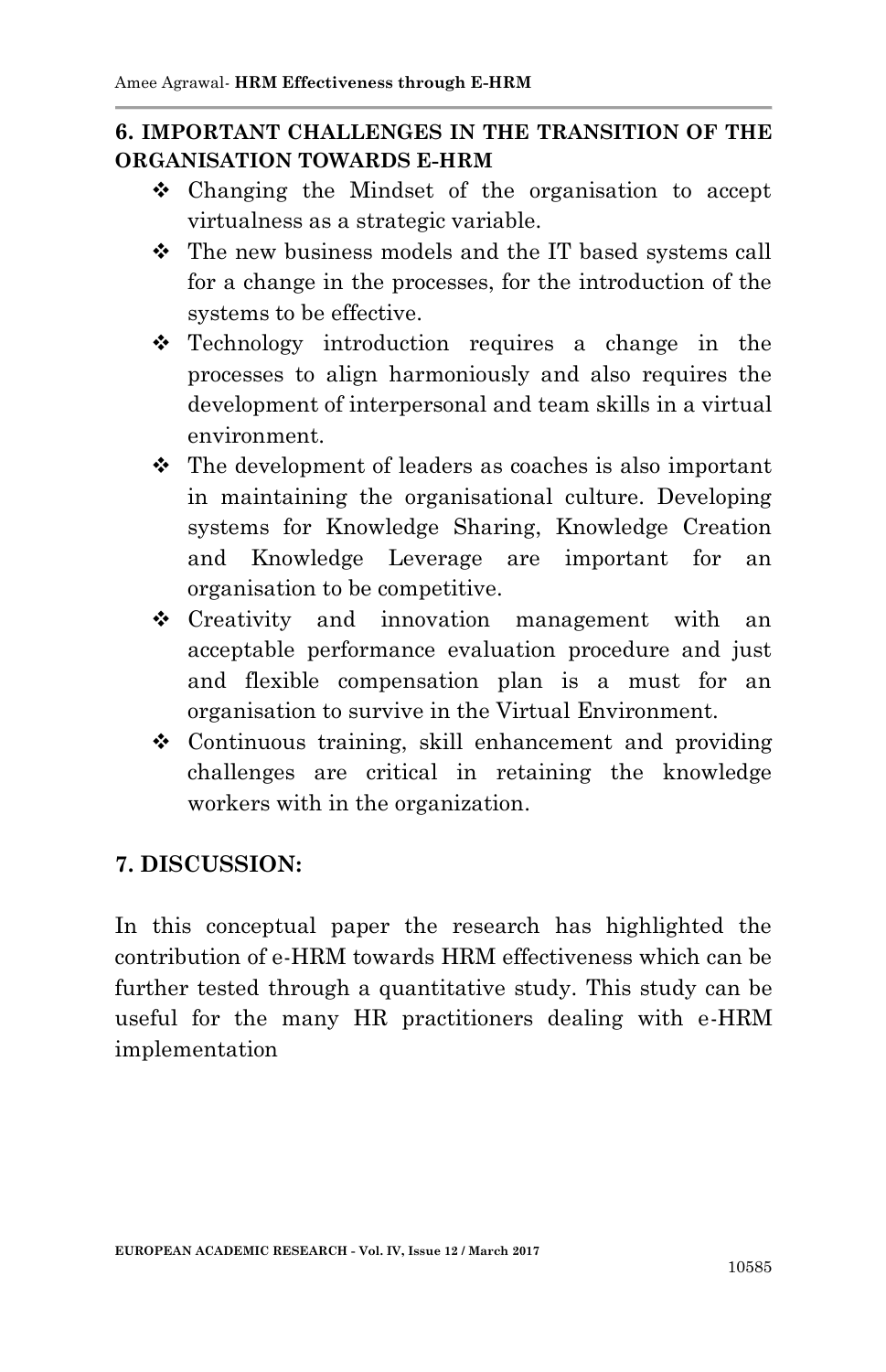#### **REFERENCES**

- 1. Barki, H. and Hartwick, J. (1994), "User participation, conflict, and conflict resolution: the mediating roles of influence", Information Systems Research, Vol. 5, pp. 422-38.
- 2. Baron, J.N. and Kreps, D.M. (1999), Strategic Human Resources, John Wiley & Sons, New York, NY.
- 3. Boselie, P., Paauwe, J. and Jansen, P.G.W. (2001), "Human resource management and performance: lessons from The Netherlands", The International Journal of Human Resource Management, Vol. 12 No. 7, pp. 1107- 25.
- 4. Boxall, P. (1996), "The strategic HRM debate and the resource-based view of the firm", Human Resource Management Journal, Vol. 6, pp. 59-75.
- 5. Brockbank, W. (1997), "HR"s future on the way to a presence", Human Resource Management, Vol. 36 No. 1, pp. 65-70.
- 6. Davis, F.D., Bagozzi, R.P. and Warshaw, P.R. (1989), "User acceptance of computer technology: a comparison of two theoretical models", Management Science, Vol. 35 No. 8, pp. 982-1004.
- 7. Delery, J.E. and Doty, D.H. (1996), "Modes of theorizing in strategic human resource management: tests of universalistic, contingency, and configurational performance predictions", Academy of Management Journal, Vol. 39 No. 4, pp. 802-35.
- 8. Gardner, S.D., Lepak, D. and Bartol, K.M. (2003), "Virtual HR: the impact of information technology on the human resource professional", Journal of Vocational Behaviour, Vol. 63, pp. 159-79.
- 9. Gueuntal, H. and Stone, D. (2005), The Brave New World of E-HR, Jossey-Bass, San Francisco, CA.
- 10. Hope Hailey, V., Farndale, E. and Truss, C. (2005), "The HR department's role in organizational performance",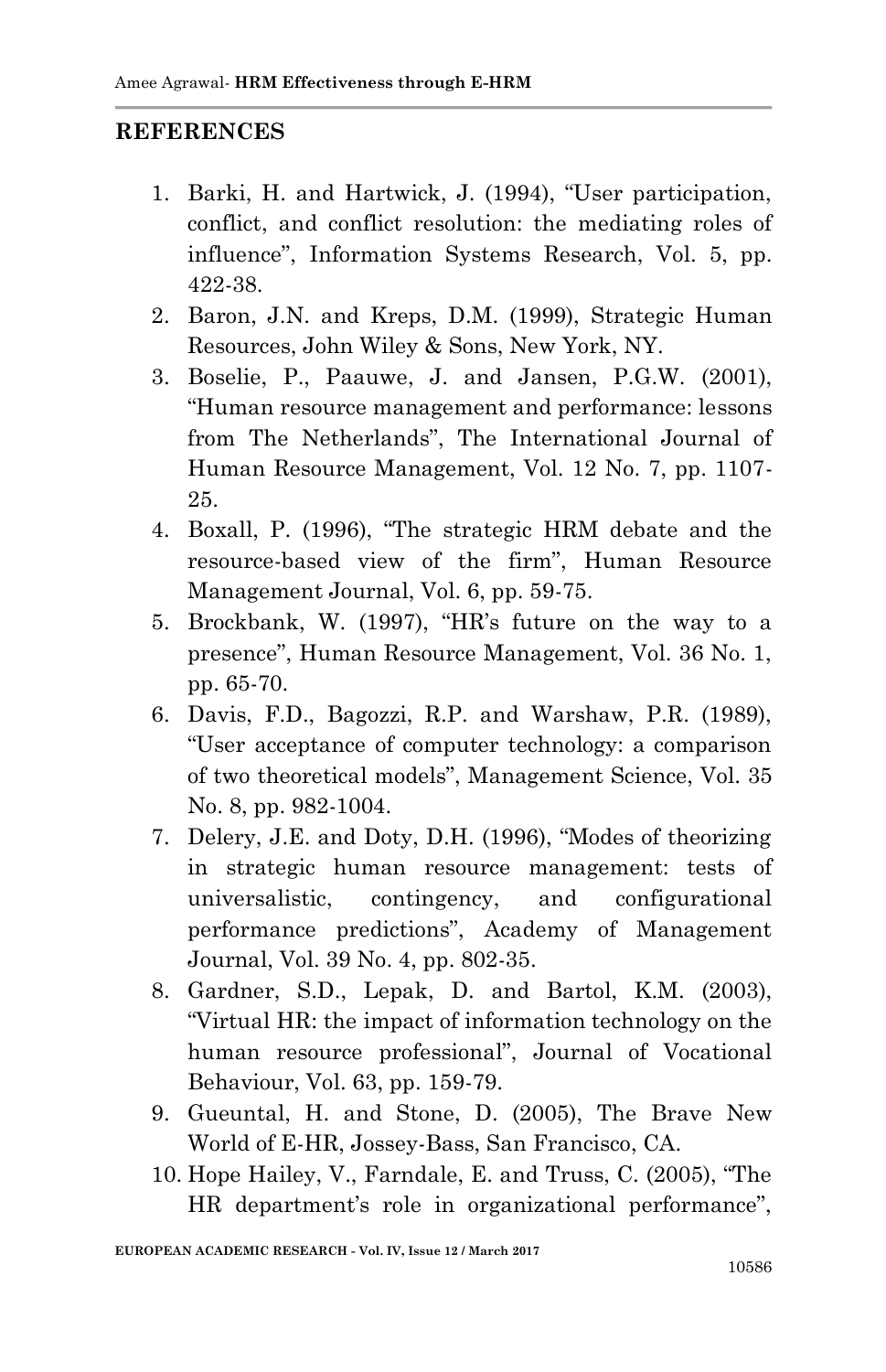Human Resource Management Journal, Vol. 15 No. 3, pp. 49-66.

- 11. Hunton, J. and Beeler, J. (1997), "Effects of user participation in systems development: a longitudinal field experiment", MIS Quarterly, December, pp. 359-83.
- 12. Huselid, M. (1995), "The impact of human resource management practices on turnover, productivity, and corporate financial performance", Academy of Management Journal, Vol. 38, pp. 635-72.
- 13. Huselid, M., Jackson, S. and Schuler, R. (1997), "Technical and strategic human resource management effectiveness as determinants of HRM performance", Academy of Management Journal, Vol. 40 No. 1, pp. 171- 88
- 14. Kane, B., Crawford, J. and Grant, D. (1999), "Barriers to effective HRM", International Journal of Manpower, Vol. 20 No. 8, pp. 494-515.
- 15. Keebler, T.J. and Rhodes, D.W. (2002), "E-HR becoming the "path of least resistance"", Employment Relations Today, Summer, pp. 57-66.
- 16. Lepak, D.P. and Snell, S.A. (1998), "Virtual HR: strategic human resource management in the 21<sup>st</sup> century", Human Resource Management Review, Vol. 8 No. 3, pp. 215-34.
- 17. Lin, W. and Shao, B. (2000), "The relationship between user participation and system success: a simultaneous contingency approach", Information & Management, Vol. 37, pp. 283-95.
- 18. Martin, G. (2005), Technology and People Management: Challenges and Opportunities, Chartered Institute of Personnel and Development, Wimbledon.
- 19. Ostroff, C. and Bowen, D.E. (2000), "Moving HR to a higher level. HR practices and organisational effectiveness", in Klein, K.J. and Kozlowski, S.W.J. (Eds), Multilevel Theory, Research, and Methods in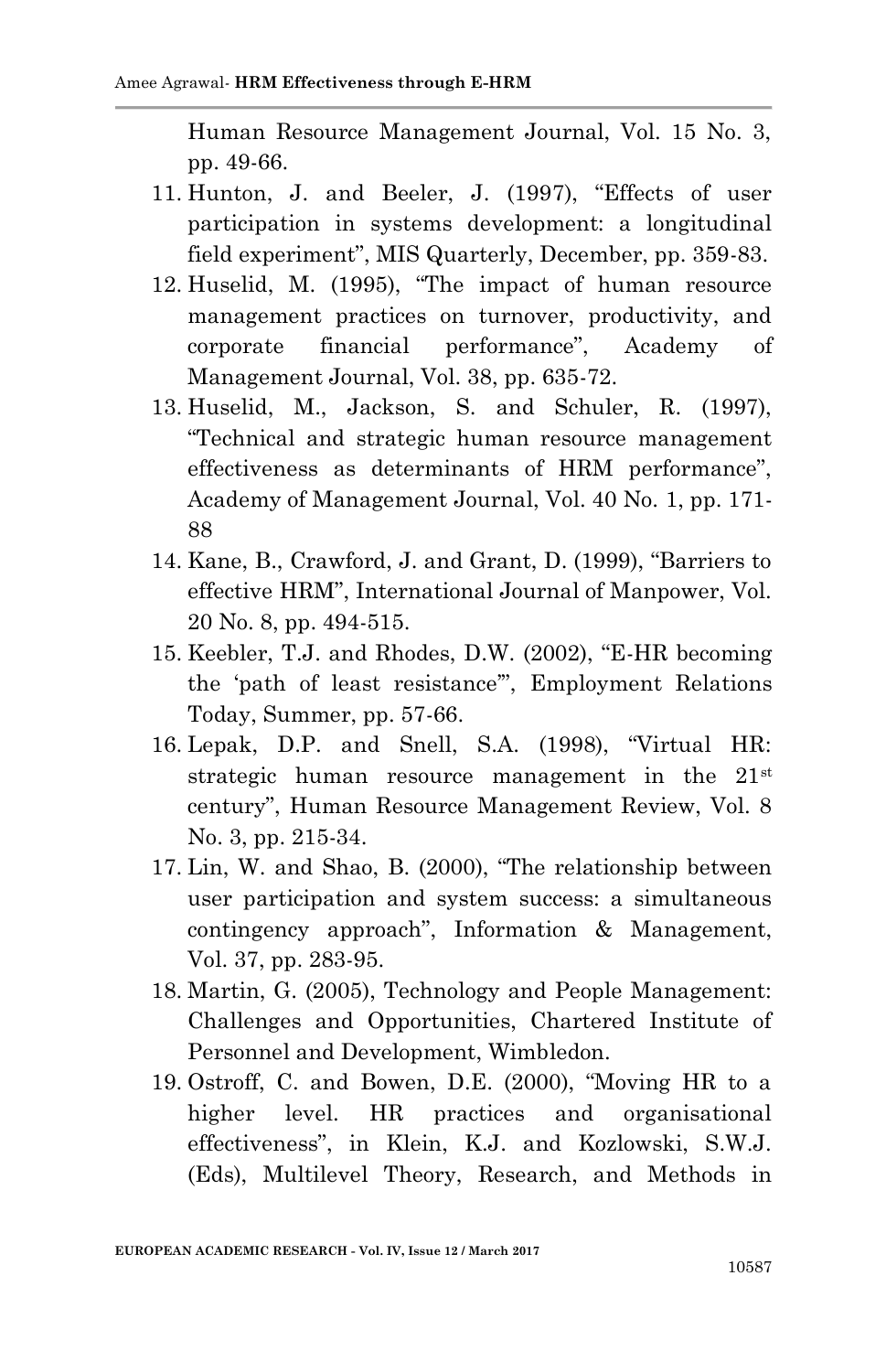Organisations, Jossey-Bass, San-Francisco, CA, pp. 211- 66.

- 20. Roehling, M.V., Boswell, W.R., Caligiuri, P., Feldman, D., Graham, M.E., Guthrie, J.P., Morishima, M. and Tansky, J.W. (2005), "The future of HR management: research needs and directions", Human Resource Management, Vol. 44 No. 2, pp. 207-12.
- 21. Rue¨l, H.J.M., Bondarouk, T.V. and Looise, J.C. (2004), E-HRM: Innovation or Irritation? An Exploration of Web-Based Human Resource Management in Large Companies, Purdue University Press/Lemma Publishers, Utrecht.
- 22. Rue¨l, H.J.M., Looise, J.C. and Bondarouk, T. (2002), "E-HRM: een verschijnsel nader in kaart gebracht. De ontwikkeling van een model voor praktijk en onderzoek (e-HRM: a phenomenon observed more closely: developing a model for practice and research)",Tijdschrift voor HRM [Journal of HRM], Winter.
- 23. Ruta, C.D. (2005), "The application of change management theory to the HR portal implementation in subsidiaries of multinational corporations", Human Resource Management, Vol. 35, p. 53.
- 24. Shrivastava, S. and Shaw, J. (2004), "Liberating HR through technology", Human Resource Management, Vol. 42 No. 3, pp. 201-22.
- 25. Stanton, J.M. and Coovert, M.D. (2004), "Turbulent waters: the intersection of information technology and human resources", Human Resource Management, Vol. 43 No. 2, pp. 121-6.
- 26. Voerman, M. and Van Veldhoven, M. (2005), "De attitude van werknemers ten aanzien van E-HRM verklaard. Een empirische studie bij Philips (Employee attitudes towards e-HRM explained. An empirical study at Philips)", Tijdschrift voor HRM [Journal of HRM], Winter.